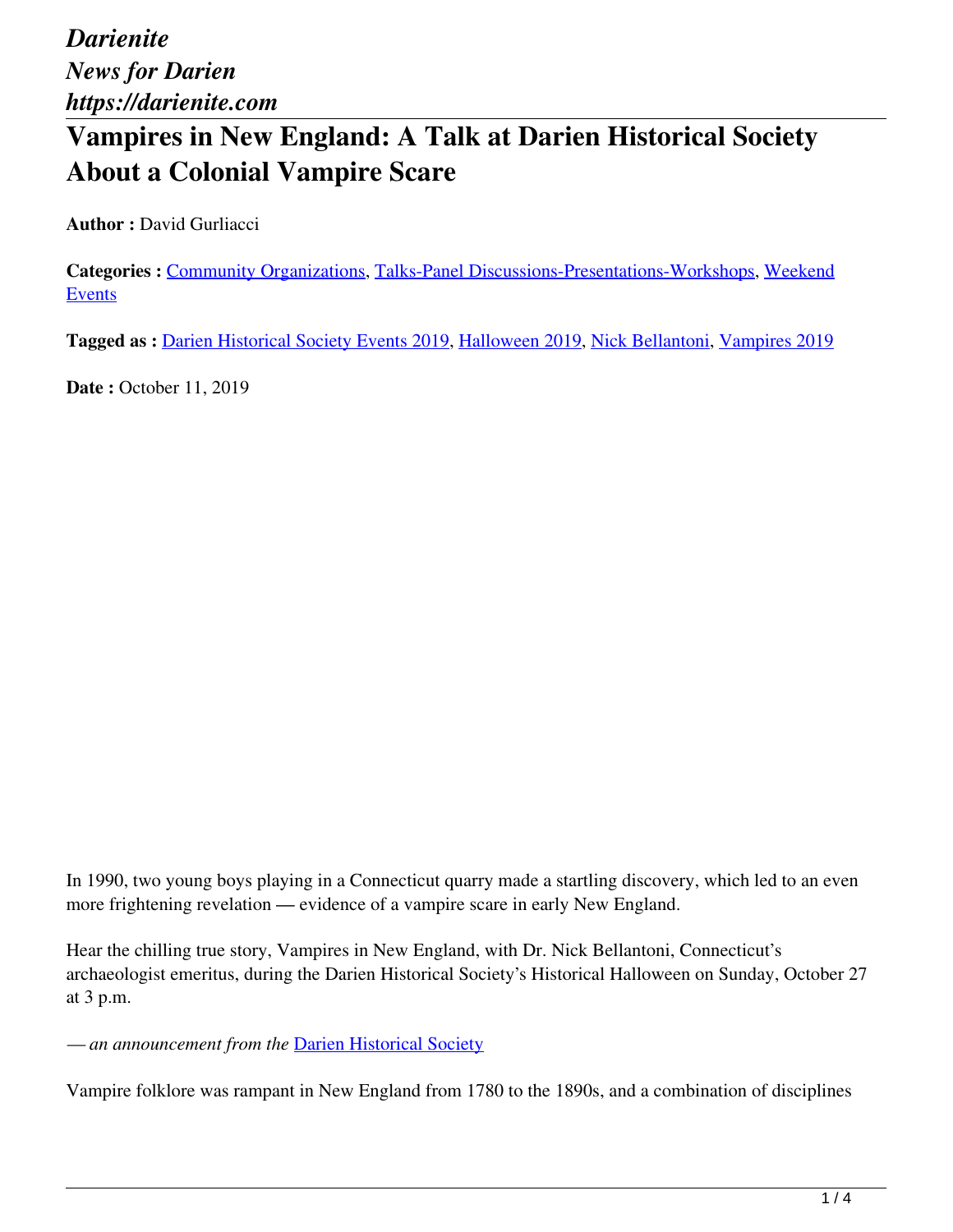### *Darienite News for Darien https://darienite.com*

helps archaeologists to discover more about this period in New England history, said Bellantoni, who has been dubbed Connecticut's "Indiana Jones."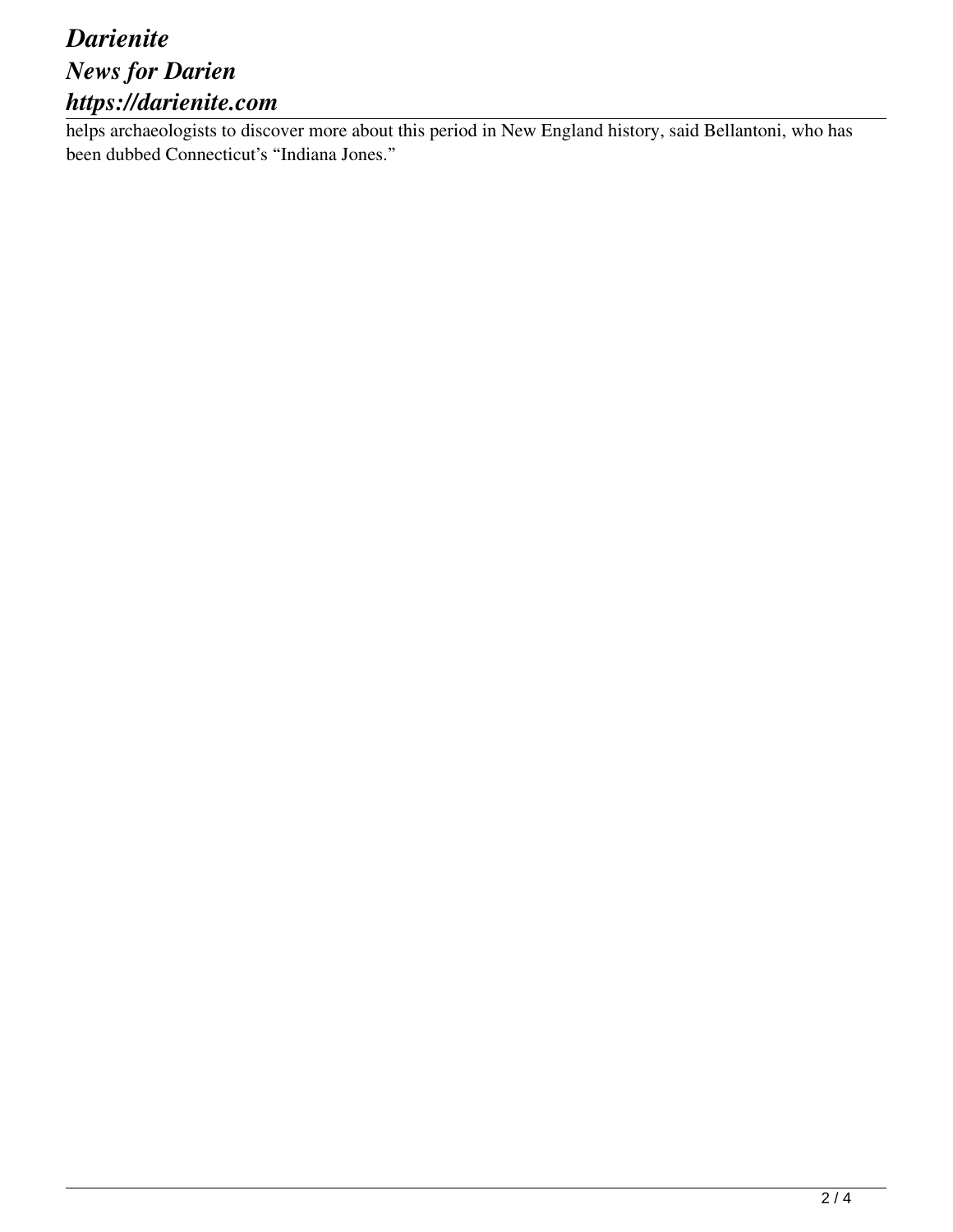#### \* DARIEN HISTORICAL PRESENTS \*

# a HIStORICAL HaLLoween Vampires of New England

Long before Dracula, vampire folklore was rampant in early New England. Hear chilling true stories gleaned from graves with Dr. Nick Bellantoni, Connecticut's Archeologist Emeritus.

Refreshments served.

Cost: \$20 members; \$40 non-members.

Reservations required.

## Sunday, October 27 at 3 p.m.



Register online at www.darienhistorical.org, or call 203.655.9233 45 Old Kings Highway North . Darien CT 06320